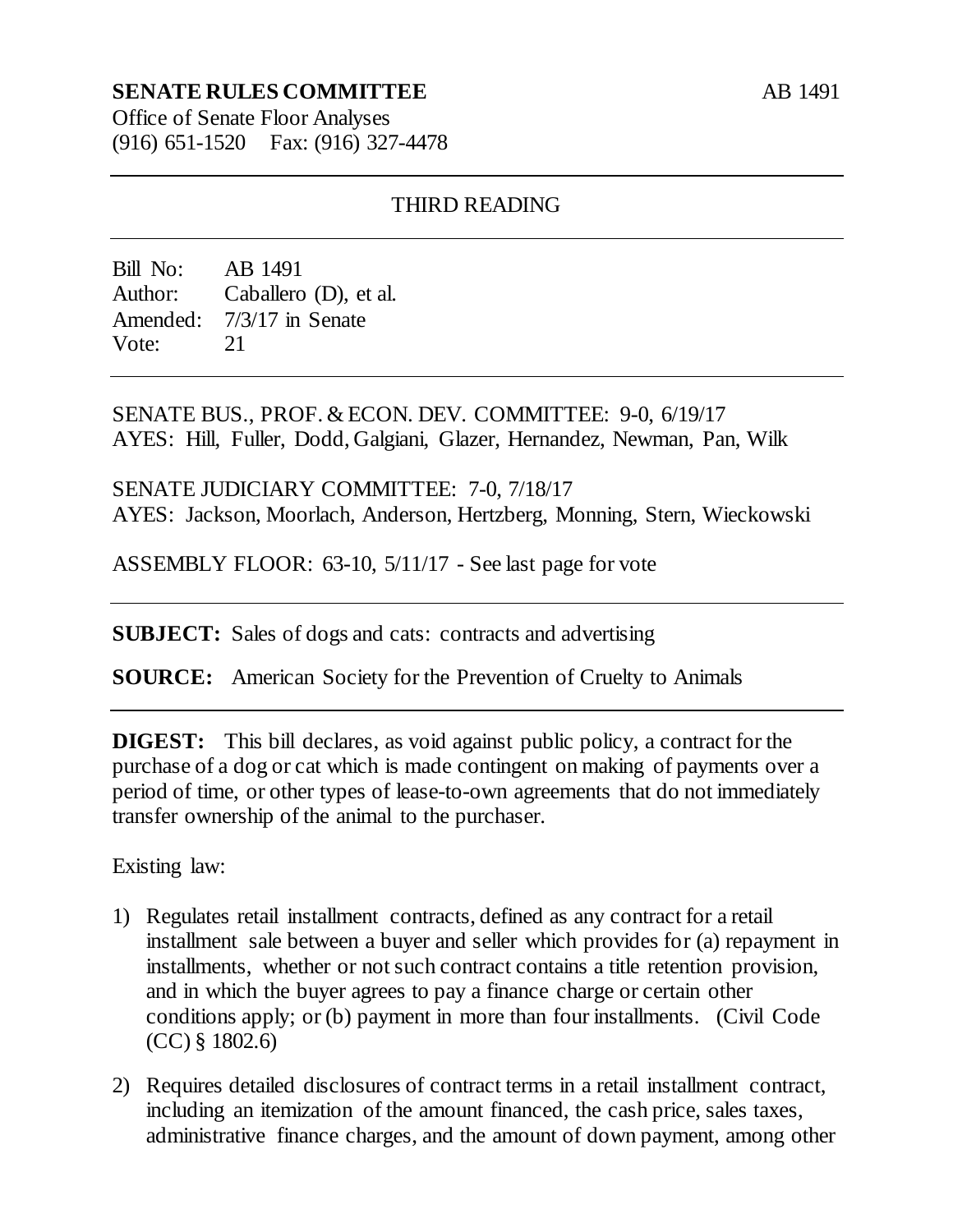things. Further requires the entire content of the contract, including all terms, obligations, and disclosures, to appear in a single document. (CC §§ 1803.1- 1803.3)

- 3) Provides that if the buyer defaults in the performance of obligations, the seller may repossess the goods, or sue for the contract balance. (CC § 1812.2)
- 4) Regulates personal property rental transactions in which the renter has the option to apply a portion of the rent toward purchase of the property. Governs the rental of property for use by a consumer for personal, household, or family purposes for an initial term of 4 months or less. (CC § 1812.622 *et seq*.)
- 5) Establishes the Lockyer-Polanco-Farr Pet Protection Act, related to the retail sale of dogs and cats. Requires that pet dealers possess a permit in order to sell dogs and cats and provide consumers disclosures related to the pet, including breeder information, health records, and any known health condition. Requires that breeders maintain facilities and care requirements for pets. Specifies civil penalties for violating these sections. (Health and Safety Code (HSC) §§ 122125-122220)
- 6) Establishes the Polanco-Lockyer Pet Breeder Warranty Act, related to the sale of dogs by breeders. Defines a dog breeder as a person, firm, partnership, corporation that has sold, transferred or given away 20 or more dogs within one year that were bred and reared on the premises. Specifies information to disclose to the consumer, including records of diseases or illness. Requires dog breeders to maintain the health and safety of the dogs and prohibits them from knowingly selling a dog that is ill. (HSC §§ 122045-122110)

This bill:

- 1) Establishes that a contract entered into on or after January 1, 2018 to transfer ownership of a dog or cat, in which ownership is contingent upon the making of payments over a period of time subsequent to the transfer of possession of the dog or cat, is void as against public policy.
- 2) Clarifies that Item #1) above does not apply to payments to repay an unsecured loan for the purchase of the dog or cat.
- 3) Establishes that a contract entered into on or after January 1, 2018 for the lease of a dog or cat, that provides for or offers the option of transferring ownership of the dog or cat at the end of the lease term, is void as against public policy.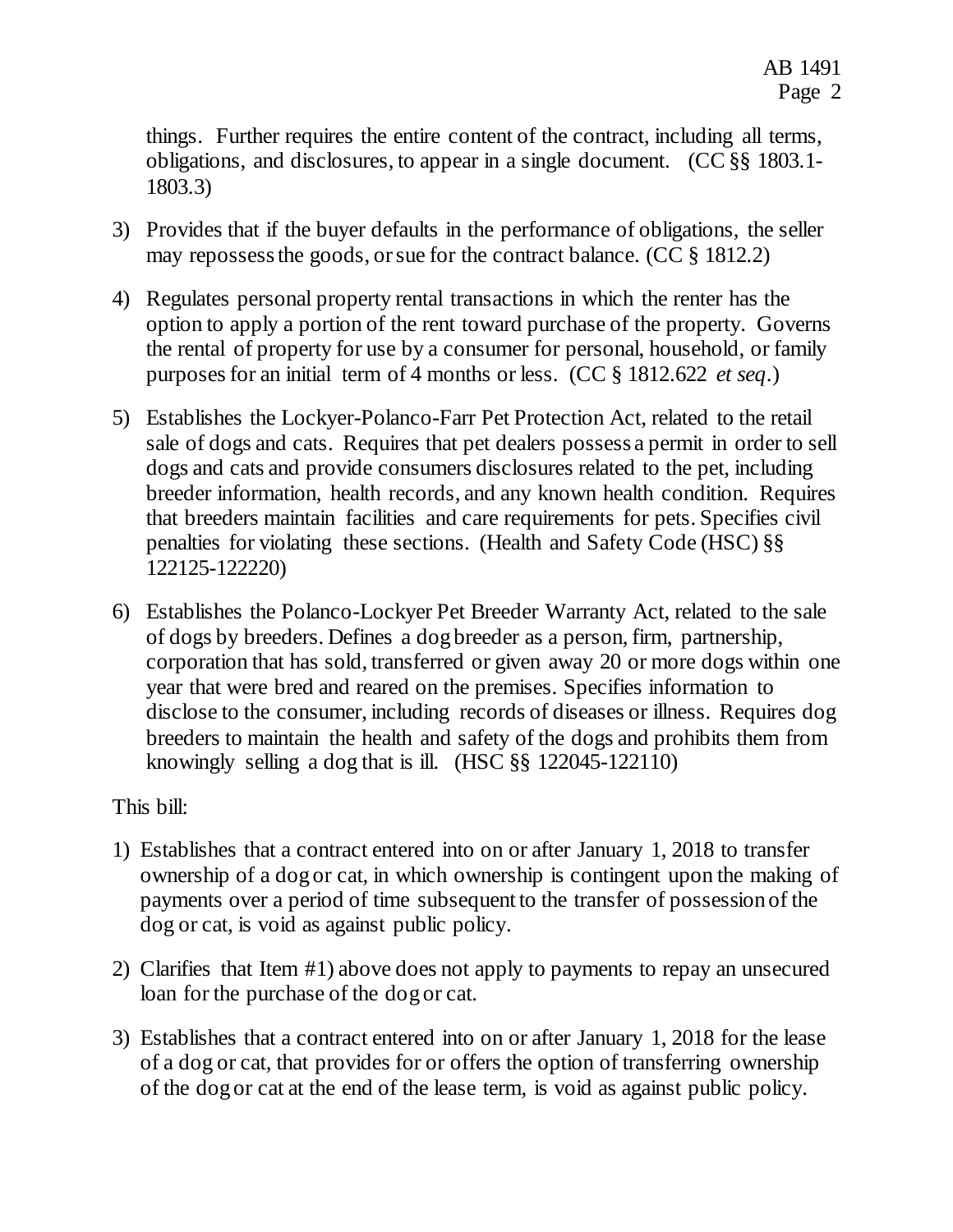4) Provides that, in addition to any other remedies provided by law, the consumer taking possession of a dog or cat transferred under the terms of a contract described in Item #1) or #3) above shall be deemed the owner of the dog or cat and shall be entitled to the return of all amounts he or she paid under the contract.

## **Background**

According to the author, consumer advocates and animal welfare advocates have raised concerns about a new kind of financing agreement being used by some pet stores in California that puts the safety and welfare of animals at risk—a contract where the consumer (often unwittingly) commits not to purchase, but to lease the desired dog or cat by making monthly payments that reflect near usurious financing fees to be charged that are predatory in nature. These are sometimes referred to as "puppy leasing agreements."

*Regulation of usury laws, retail installment contracts and rent-to-own agreements, generally*. Usury is defined by Black's Law Dictionary (5th Ed.) as an unconscionable and exorbitant rate or amount of interest, and a usurious loan is one whose interest rates are determined to be in excess of those permitted by a jurisdiction's usury laws. Under the California Constitution, the interest rate limit for sales contracts is 12 percent, while the interest rate on judgments is limited to 7 percent. (Cal. Const. Article XV, Sec. 1.) However, there are many exceptions to the usury laws, including for large banks and financial institutions, as well as for certain loans secured by real property. In addition, if a consumer expressly agrees to an interest rate higher than the statutory limit, then they effectively waive these protections. As a result, many consumer contracts (including virtually all credit card agreements) legally employ interest rates that exceed these limits.

Existing law, the California Retail Installment Sales Act, generally known as the Unruh Act (not to be confused with the Unruh Civil Rights Act, Section 51 of the Civil Code), regulates consumer retail installment contracts for the sale of personal goods and services on time and revolving charge accounts. Generally speaking, the Unruh Act governs contracts that provide for the purchase to be paid in four or more installments, or which impose a finance charge, higher price, or other cost to the buyer in exchange for deferred payment. As originally enacted, the Unruh Act limited the interest rate that could be charged under such contracts, but those restrictions were removed in 1988 and no such restrictions exist today in California (although they do in other states).

Rent-to-own (RTO) contracts, also known as rental-purchase contracts, differ from retail installment contracts because there is a lessor-lessee relationship established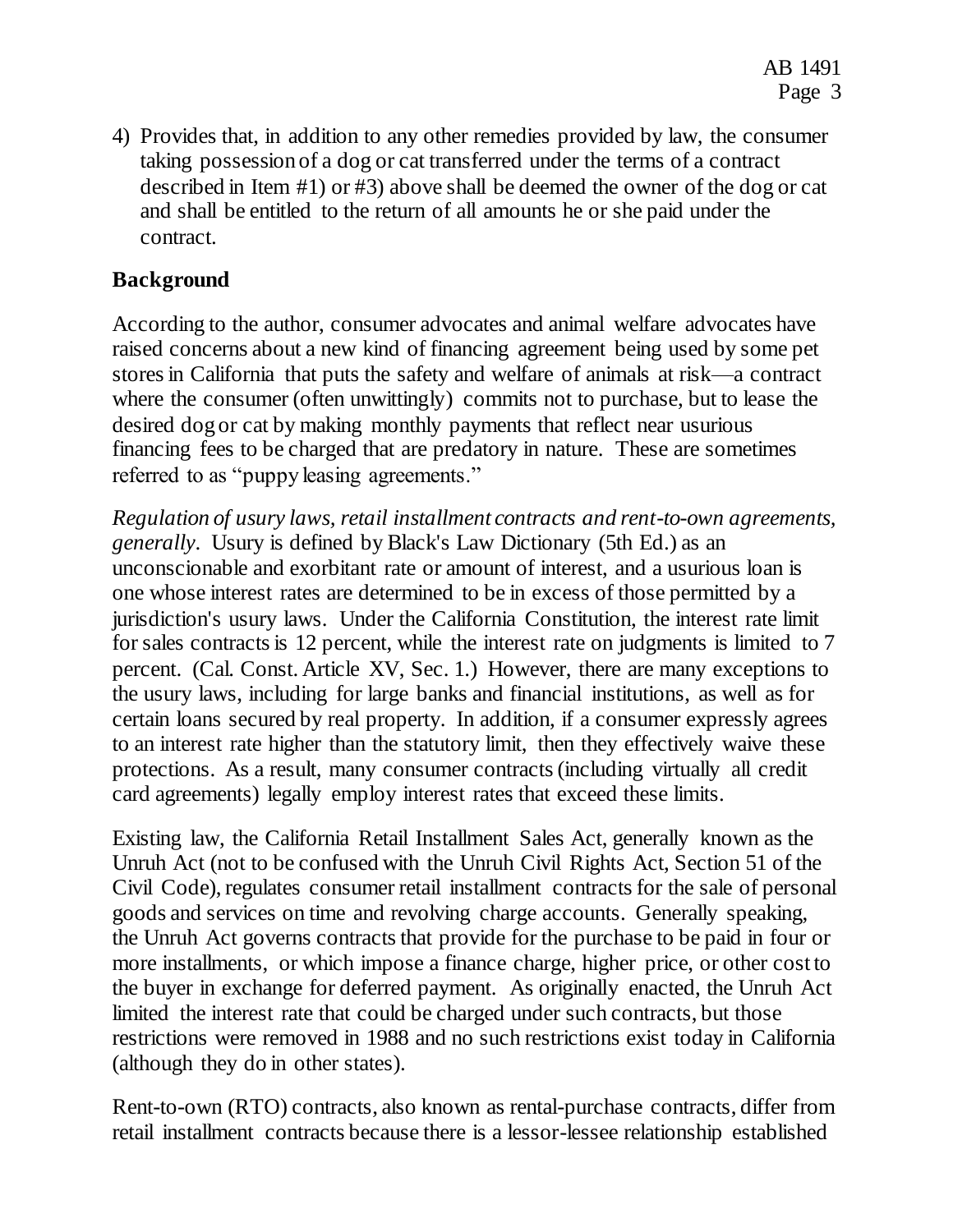until the lessee ultimately purchases the property, either by making all of the required monthly payments or by exercising an option to purchase the property before the scheduled end of the lease term, pursuant to the terms of the contract. Existing law, the Karnette Rental-Purchase Act (KR-P Act) governs consumer rental transactions of property for personal, household, or family purposes in which the renter has the option to apply a portion of the rent toward purchase of the property. In 2006, the Legislature enacted AB 594 (Karnette, Chapter 410, Statutes of 2006) to amend the KR-P Act to establish bright-line pricing limits that cap the cash price of the property and the total amount of payments that can be required under RTO contracts. RTO contracts are leases also subject to regulation under the federal Consumer Leasing Act.

*Recent reports of consumer experiences with pet leasing contracts raise significant consumer protection concerns*. According to the author, the type of financing agreements for pet ownership identified by consumer advocates and highlighted in recent media reports are structured as leasing agreements rather than as lending agreements--in order to circumvent usury laws that cap what lenders can charge consumers—resulting in troubling examples of consumers charged exorbitant amounts beyond the cash price of the pet. The author cites a number of accounts appearing in recent media articles describing the experiences of consumers who, knowingly or unknowingly, entered into a leasing agreement for a pet dog or cat at extremely high rates of financing. One family thought they had bought a dog for \$2,400 from a San Diego-area pet store, but without realizing it, had agreed to make 34 monthly lease payments of \$165, after which they had the right to buy the dog for a balloon payment of about two months' rent. (Patrick Clark, "I'm Renting a Dog?" Bloomberg (March 1, 2017).

Another family from Oceanside who entered into a leasing contract for a puppy that required 27 monthly payments totaling \$2,687,after which they had the right to pay \$93.52 to end the lease or twice that amount (\$187.04) to purchase the pet, plus additional fees and taxes. The pet store's initial asking price for the puppy in this case was just \$495. (Ashly McGlone, "Couple shocked at 'dog lease' deal." San Diego Union-Tribune (November 28, 2014.)

In both cases, the financing agreement offered at the pet store was through a company called Wags Lending, perhaps the most well-known of several companies that offer these types of financing agreements through pet stores in California. Started in 2013, Wags Lending was reportedly already used by 350 pet retail stores and breeders in 40 states by its first year of operation. According to a Bloomberg writer, Wags Lending charges effective interest rates ranging from about 36 percent to 170 percent on an annualized basis, based on sample rates published on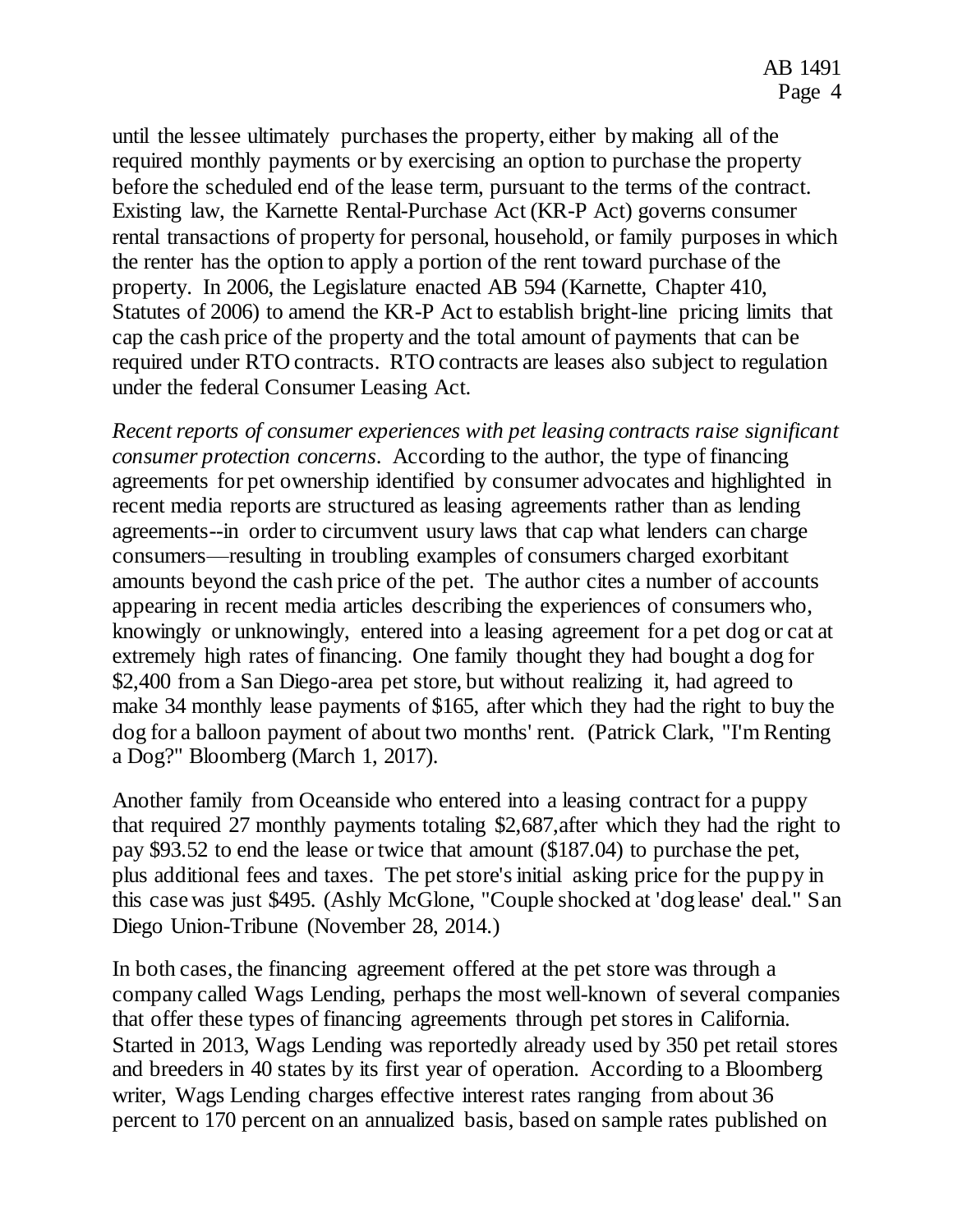its Web site. This fact is not immediately apparent because Wags doesn't show its pricing in terms of Annual Percentage Rate, since it asserts it is underwriting leases, not loans. Importantly, because the contracts at issue in this bill are deliberately structured as lease agreements rather than loan agreements, they are not subject to usury laws or other laws regulating lenders, and this is true not only in California but likely in many other states where these contracts are being used.

*Pet leasing contracts may also threaten the safety and welfare of the animal.*  Whether these types of financing agreements are better regulated as loans rather than leases, the proponents of the bill take the broader view that leases for dogs and cats should be deemed void against public policy because of the threat to animal welfare that they may create. Specifically, they contend that the repossession or potential repossession of pet dogs or cats pursuant to a lease contract creates unique animal welfare concerns that don't arise with respect to furniture, appliances or other inanimate forms of property, and therefore it should be against the public policy of California to allow rent-to-own contracts for dogs and cats.

Pet leasing agreements specifically contemplate several ways in which the pet could end up back in the possession of the lessor. First, the lessor may repossess the animal if the consumer defaults on the lease payments (increasingly likely given that the consumer presumably could not afford to buy the pet outright for the initial store price). Second, even if the consumer makes all the required monthly lease payments, he or she may decline to exercise the option to purchase the animal—effectively returning the pet to the lessor or financing company. Finally, the lessor may unilaterally repossess the pet if conditions of the lease are violated (e.g. it learns the animal is being mistreated or not being cared for properly).

According to the proponents, the pet store that initially housed the dog or cat is no longer party to the transaction once the lease agreement is effective, and it is not unusual for the financing company to have assigned the contract to a third party company that primarily specializes in managing or collecting on debt obligations. Under these circumstances, what is to happen to the pet when the lease is terminated or expires?

According to the articles cited by the author, Wags Lending says that return of pets after the full term of the contract is rare, and that it does take steps to find new homes for pets in cases where the lease was ended early, including trying to convince the pet store to take back the pet. However, as discussed above, it is hard to assess what remarket value or diminished "realized value" the asset has after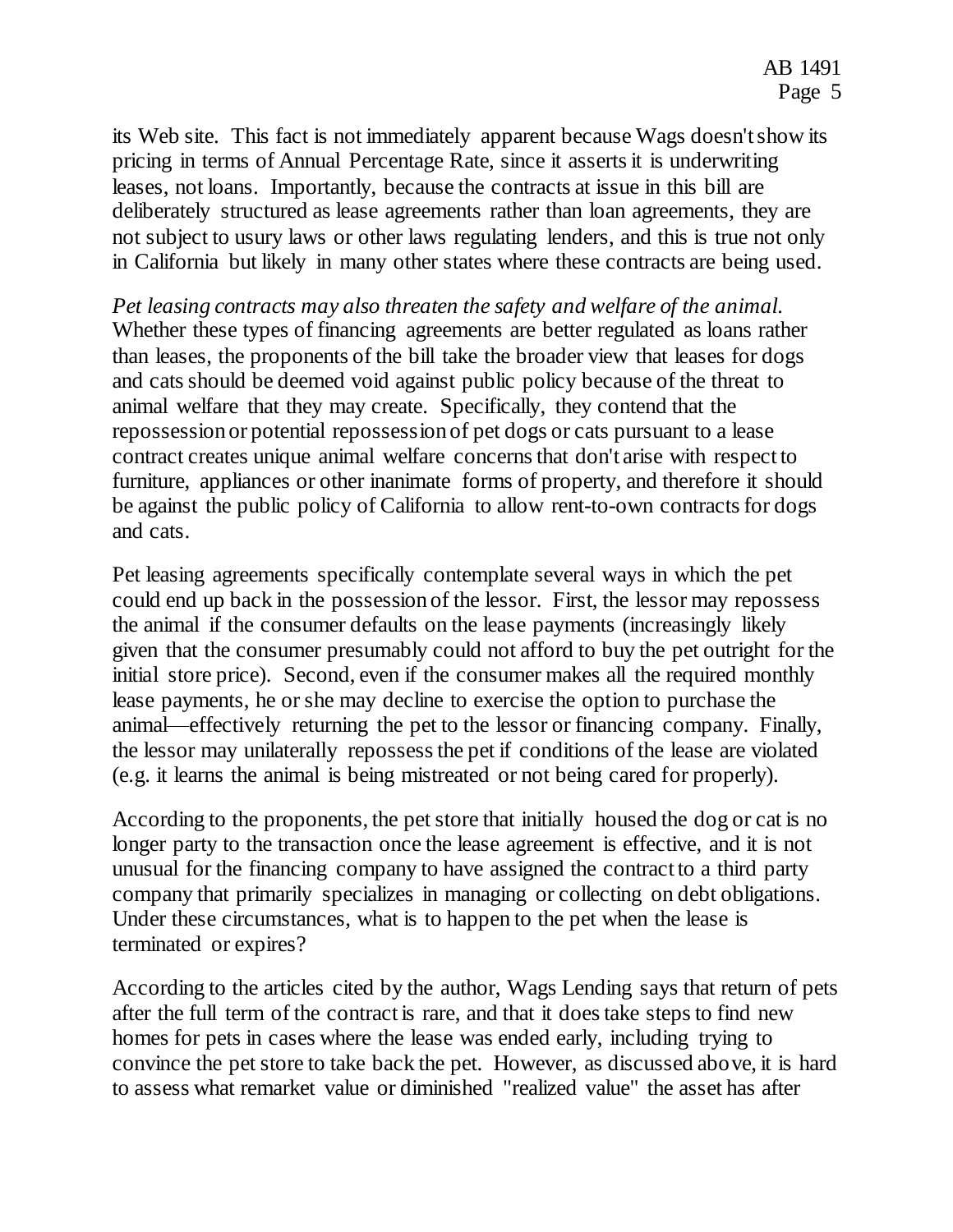repossession when the asset is a dog or cat that has been separated from the family it lived with for months or years previously.

Furthermore, a financing company or debt collection company is not in the business of re-homing pets or reselling them on the market, so it is conceivable and even likely that such pets will unfortunately end up being relinquished to animal shelters if they cannot be resold or found a new home by the company repossessing them.

**FISCAL EFFECT:** Appropriation: No Fiscal Com.: No Local: No

**SUPPORT:** (Verified 8/7/17)

American Society for the Prevention of Cruelty to Animals (source) Humane Society of the United States San Diego Humane Society State Humane Association of California Social Compassion in Legislation

**OPPOSITION:** (Verified 8/7/17)

None received

**ARGUMENTS IN SUPPORT:** Supporters state that purchasing a puppy or kitten from a retailer or breeder can be costly. In some cases, the cost can rise to as high as several thousands of dollars. As a result, a developing trend has been to offer consumers financing options that make adopting a new pet appear to be more accessible. According to supporters, the RTO structure is like a car lease in which the consumer pays fixed monthly payments and is then given the opportunity to purchase the puppy, kitten, or other pet at the end of the term by making a balloon payment. At the end of the lease term, the lessee may have paid twice or even three times the amount of the initial cost that the pet otherwise would have cost.

Supporters are seriously concerned about this detrimental form of financing that is contrary to public policy, in that allows usurious fees to be charged to the consumer, is predatory in nature, and puts the safety and welfare of animals at risk.

## ASSEMBLY FLOOR: 63-10, 5/11/17

AYES: Acosta, Aguiar-Curry, Arambula, Baker, Berman, Bloom, Bocanegra, Bonta, Burke, Caballero, Calderon, Cervantes, Chau, Chávez, Chiu, Choi, Chu, Cooley, Cooper, Cunningham, Dababneh, Daly, Eggman, Flora, Fong, Friedman, Cristina Garcia, Eduardo Garcia, Gipson, Gloria, Gomez, Gonzalez